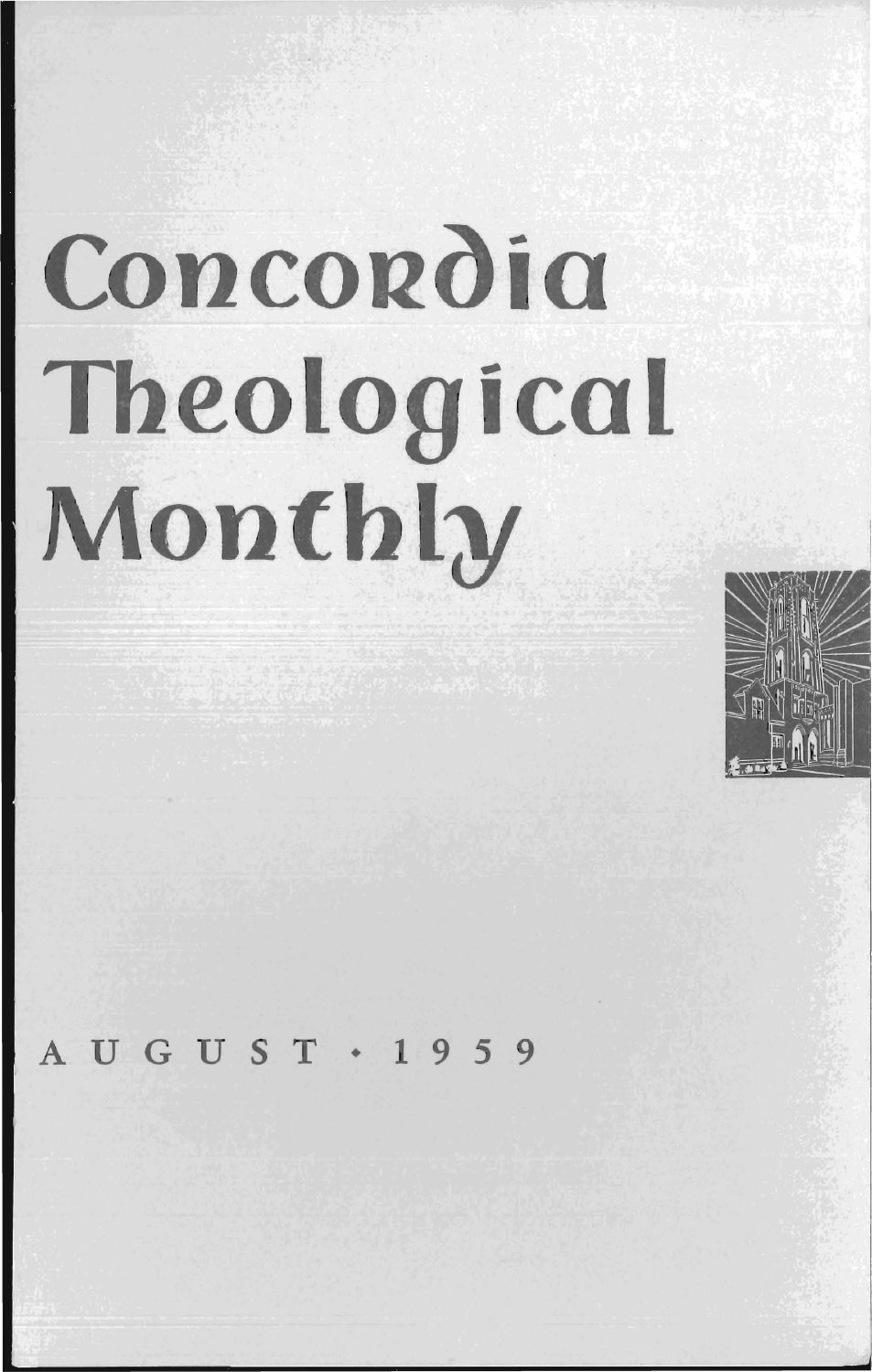#### GROWING MENACE OF MAIL ORDER OBSCENITY

Under this title the United States Post Office Department published the following information on May 25, 1959:

# *What Is the Mail Order Obscenity Racket?*

The vile racket that trafhcs in obscenity and pornography by mail has now reached a sales level estimated at more than a half-billion dollars a year.

Relying on the historic sanctity of first-class mail in the United States, and liberal court interpretations of what constitutes obscenity, peddlers of filth can reach into virtually every home in America.

This is a matter of growing concern especially to American parents because teen-agers and even grade-school boys and girls are becoming the principal targets of these racketeers.

The POSt Office Department, which is responsible for enforcing the laws against transmitting indecent literature and film through the mail, estimates that merchants of filth will double the scope of their already extensive operations over the next four years unless parents and the decent-minded public join in a determined campaign to stamp out this racket.

Postmaster General Arthur E. Summerfield has emphasized that the absolute privacy of the mail is a basic American right and that the Post Office Department cannot and will not violate this right, even when it has strong evidence that the mail is being used for unlawful purposes.

The Post Office Department, therefore, must rely on the complaints of an alert citizenry-of people into whose homes solicitation material is sent - to take action against the purveyors of mail order obscenity.

# *Antiquated Laws and Liberal Court Interpretations a Handicap*

Until August of 1958, however, an additional handicap was placed on the Post Office Department. Obscenity laws had shackled the Government by permitting it to prosecute only at the point of origin of the mail. This meant that court actions were taken primarily in New York and Los Angeles, where interpretations of what is obscene or pornographic are much different from those in the average American community.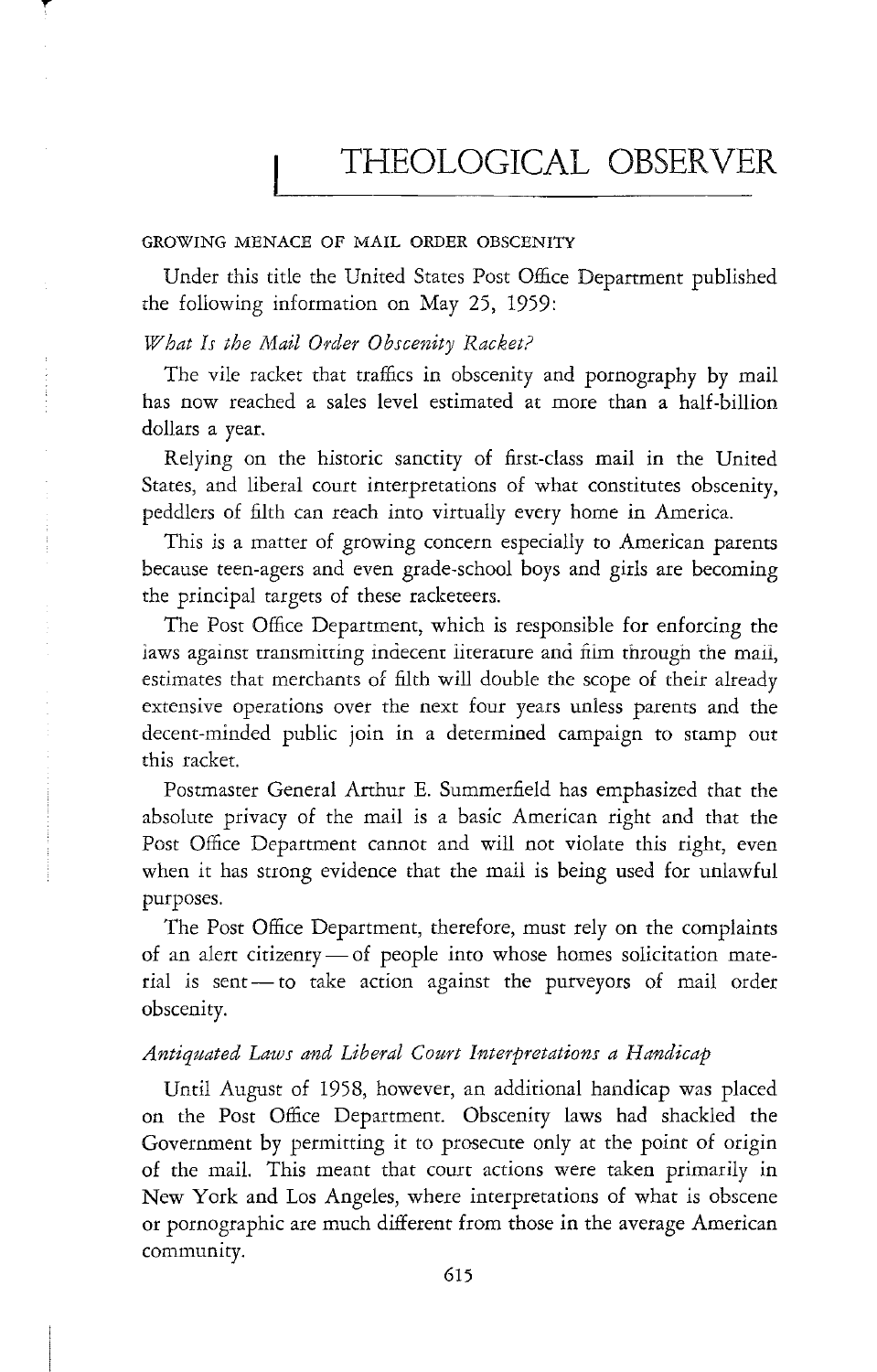In recent years, the Post Office Department had urged Congress to amend the law so that prosecutions could take place where the obscene material was received, where the actual damage was being done, and where citizens would have an opportunity to express their standards of morality and decency. This amendment was enacted, and signed into law by President Eisenhower, in August of 1958.

Taking advantage of the new legislation, the Post Office Department during the past year has completed approximately 14,000 separate investigations, almost two thirds of them based on complaints from American parents whose children received lewd solicitations for sales of obscene materials through the mails.

# *No Youngster Is Safe from Solicitation by Merchants of Filth*

A child need not have indicated any interest in this trash to receive it in the maiL The racketeers openly solicit every young person whose name they can obtain, whether through the purchase of mailing lists, study of school classbooks, or through the use of fake business "fronts." Postmaster General Summerfield says the Post Office Department has thousands of letters from indignant parents whose children received unsolicited obscene material soon after answering an advertisement to purchase some innocent item such as a baseball bat or a toy automobile, or whose names were obtained because they had joined a youth club or social group.

In a recent raid by the Postal Inspectors in New York City on just one dealer in pornography, 17 tons of highly obscene printed and filmed materials were confiscated, as well as mailing lists containing the names of thousands of high school graduates culled out of high school yearbooks.

The Post Office Department estimates that between 700,000 and a million children in American homes will receive unsolicited obscene and pornographic literature through the mails this year.

# *Postmaster General Urges Concerted Action*

In testifying before Congress recently, Postmaster General Summerfield said: "Ruthless mail order merchants in filth are violating the homes of the nation in defiance of the national government. They are callously dumping into the hands of our children, through our mail boxes at home, unordered lewd material, as well as samples soliciting the sale of even more objectionable pictures, slides, films, and related filth. Unquestionably, these large, defiant barons of obscenity are contributing to the alarming increase in juvenile delinquency, as many noted authorities have publicly observed on repeated occasions."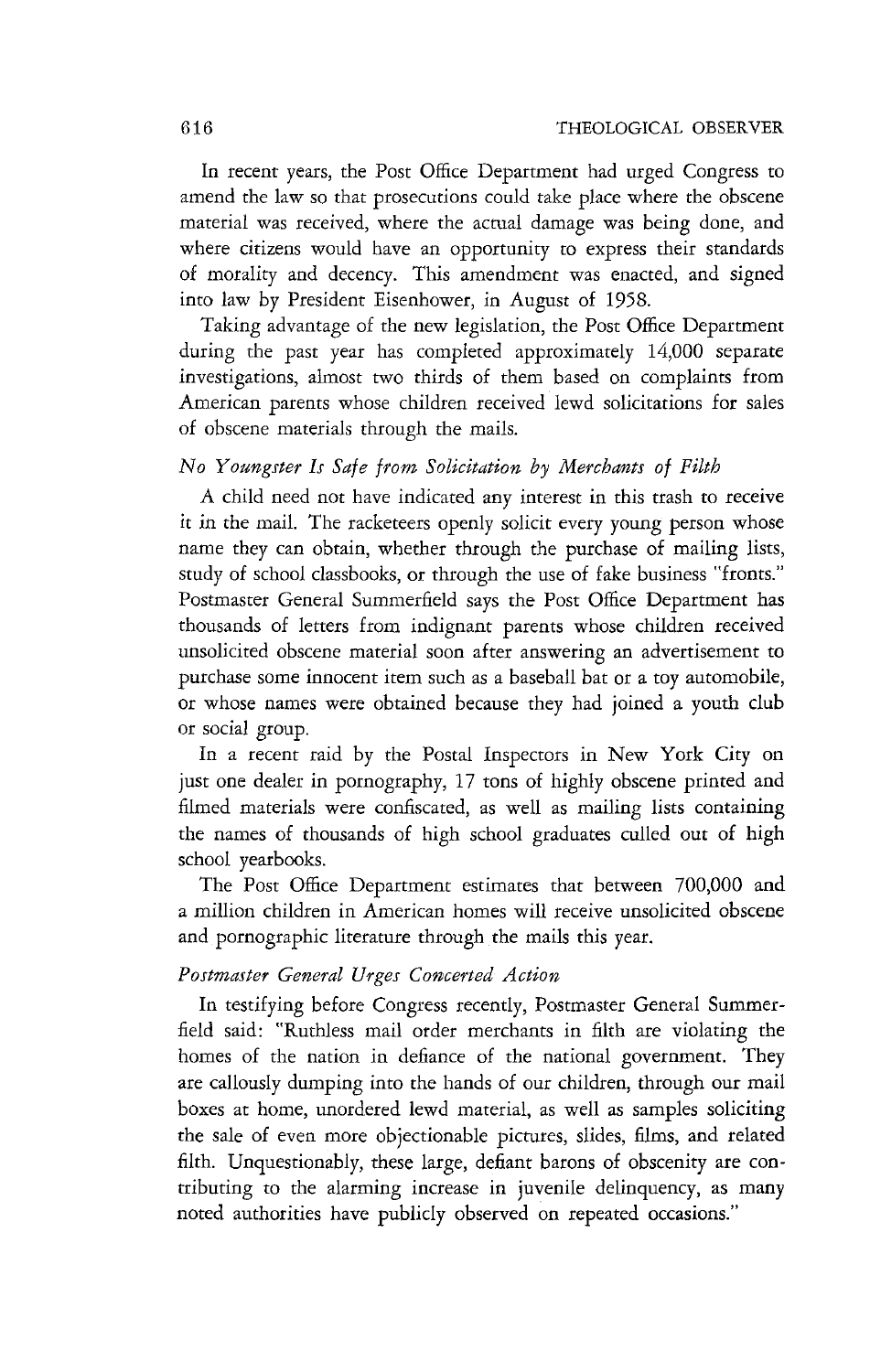#### THEOLOGICAL OBSERVER 617

Repeatedly, in the investigations of armed robbery, extortion, embezzlement, and forgery, authorities find that those guilty of the crimes were early collectors of obscene pictures and films.

Authorities also point out that sex criminals and sex murderers almost always prove to have a long record of addiction to pornographic and sadistic material. Children who are never exposed to this material, it is noted, may nevertheless be victims of sex criminals who *have* been exposed to it.

In a speech in Washington in May 1959 Postmaster General Summerfield said the Post Office has diligently tried to keep the mails clear of indecent materials.

In the fiscal year of 1958, he stated, investigations conducted by postal inspectors caused the arrest of 293 persons. The Post Office General Counsel issued 92 orders barring use of the mails to dealers in pornography. The arrests in 1958 were 45 per cent above the previous year and - Mr. Summerfield predicted - will increase substantially again this year.

With the weapon of the new legislation in hand, he declared, the Post Office is greatly intensifying its campaign.

"We are, in effect," he said, "declaring war on these purveyors of filth, big and little, high and low.

"We are launching an intense and unrelenting effort to stop this monstrous assault on the nation's children in every way possible.

"And we are confident that, with adequate public and legislative support, this job can be done."

# *Fourfold Program of Co-operation*

To achieve this co-operation, the fourfold Post Office program is:

- 1. Drawing maximum public attention to the menace of this racket;
- 2. Urging parents to help apprehend the mailers of filth to their children;
- 3. Helping mobilize community support behind adequate law enforcement of local ordinances or state laws when these purveyors are apprehended and brought to court;
- 4. Rallying public opinion behind new and stiffer legislation on obscenity.

# *Parents of America Are Key to Effective Action Against This Racket*

Parents into whose homes obscene material is mailed are urged to take these two simple steps: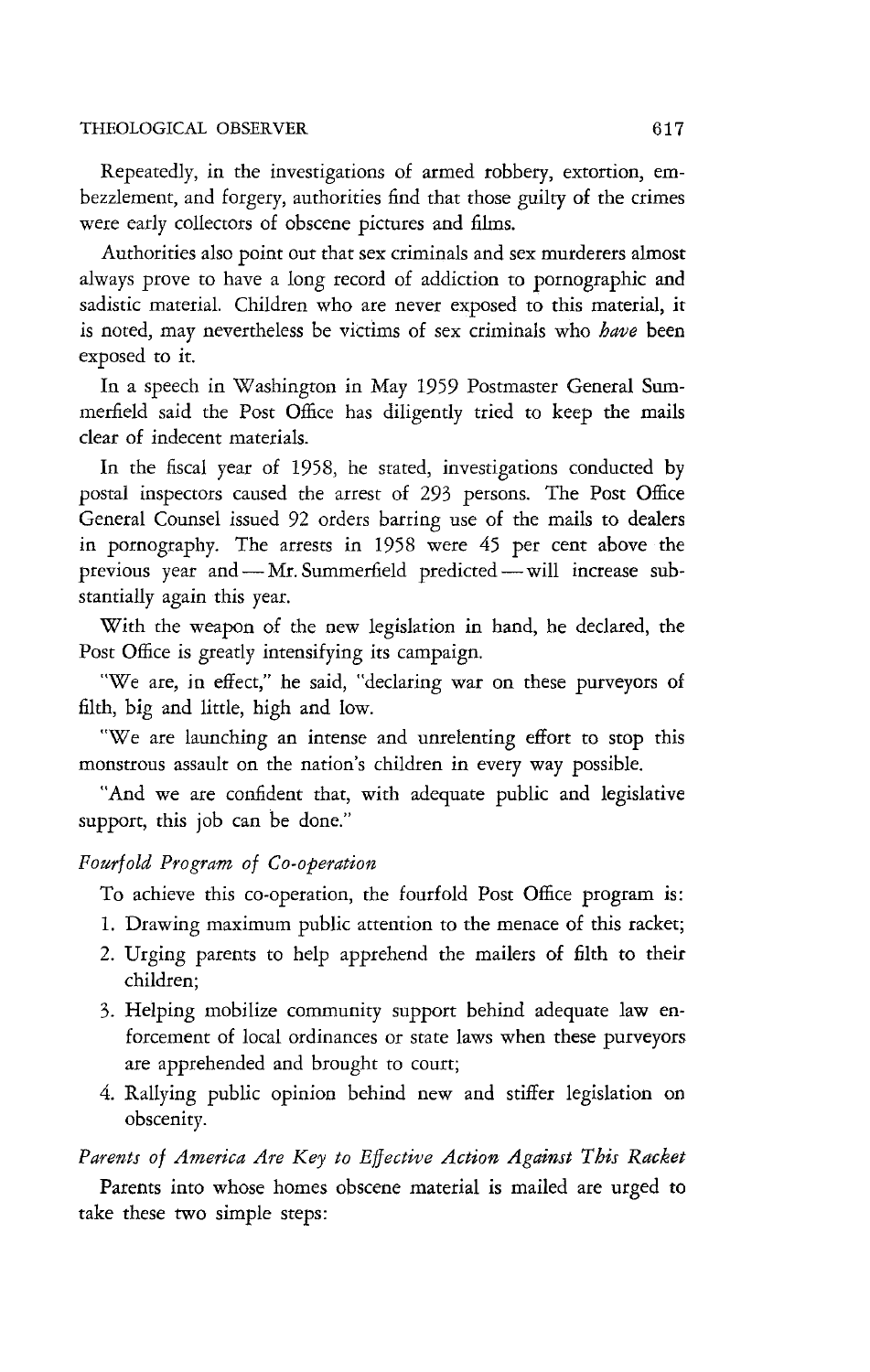- 1. Save all materials received, including the envelope and all enclosures; and
- 2. Report the matter immediately to the local postmaster, and turn the materials over to him, either in person or by mail.

Postal inspectors stand ready to take action when evidence is received anywhere that the laws applying to the mailing of pornographic material have been violated.

The Congress has shown deep concern over this problem, and special committees are currently giving it serious and purposeful study.

In increasing numbers of communities throughout the country, parents, various organizations, civic groups, newspaper publishers, and others are working together in determined efforts to help meet the racketeers' challenge.

By supporting and aiding the Post Office and backing up members of Congress and local officials who are fighting to stamp out this evil, they can look to the real success that is vital to the nation's moral fiber and future welfare.

# BRIEF ITEMS FROM RELIGIOUS NEWS SERVICE

*Bethel, Germany.* - Germany has been selected to become the "stronghold" of Islam's missionary work in Europe, a prominent West German Protestant missions leader said here. Professor Georg Vicedom of Neuendettelsau addressed 40 delegates to a study conference sponsored by the Association of Evangelical Missionary Societies in Germany.

Noting that Germany had become "a major objective" of non-Christian religions, Dr. Vicedom said individual missionary efforts of young Mohammedan students and "calculated campaigns" of Islamic groups such as the Ahmadiyya Mission have become increasingly active in recent years. He cited the erection of mosques and mission centers in Hamburg, Munich, Berlin, and the Ruhr area financed by the latter group. "While Islamic parishes in Germany are still small in number," he said, "their missionary zeal is enormous."

Dr. Vicedom also noted that "the biggest missionary era of the Christian church does not lie behind us, but is still to come." The "essence" of today's missionary work, he stressed, is no longer to Christianize peoples of Asia and Africa in the shadow of Western colonialism or to help eliminate their material distress. "Our objective," he said, "must rather be to equip, in the spirit of ecumenic co-operation,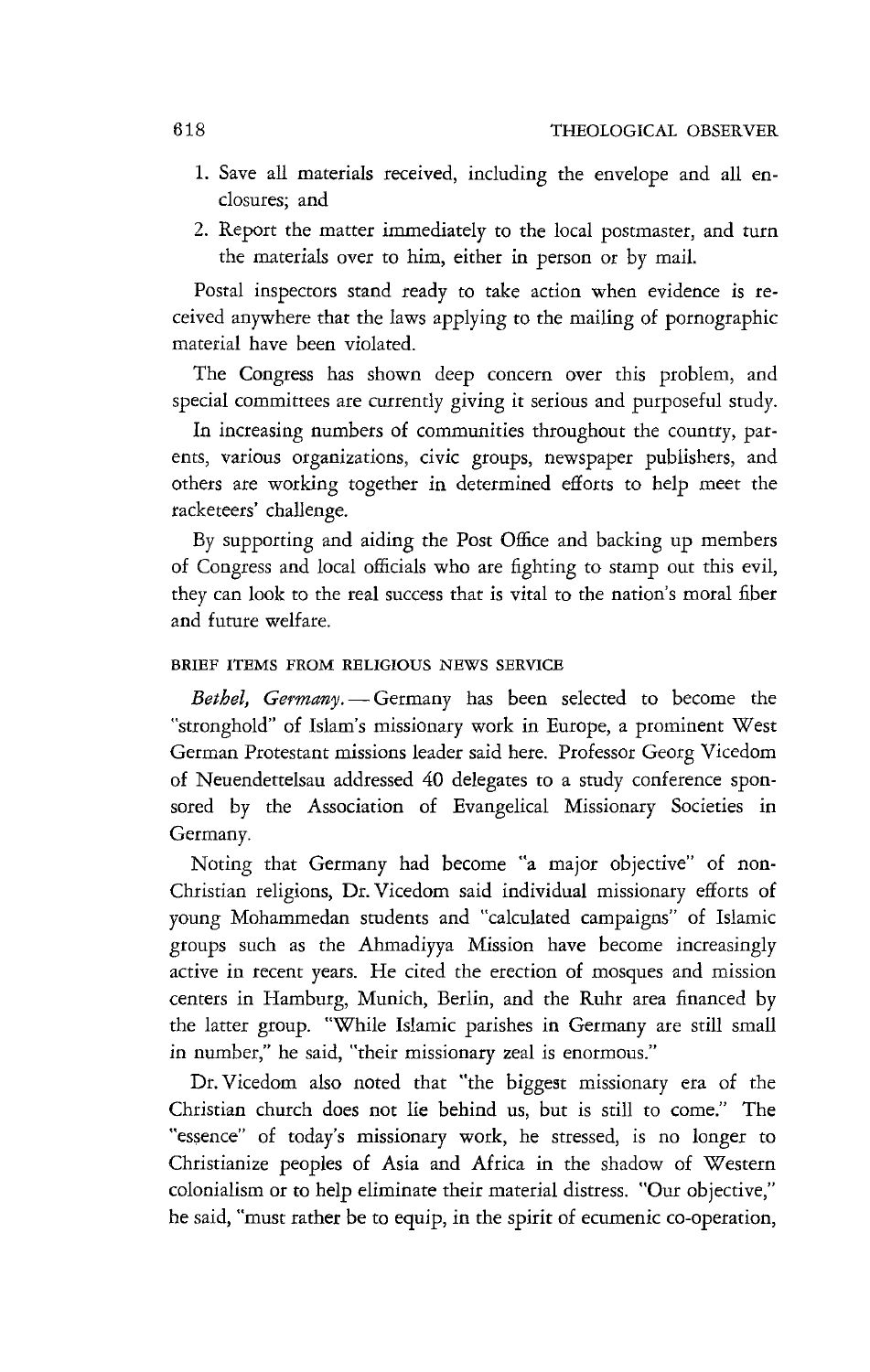the young native churches, which today constitute the largest missions potential of Christianity, for their own missionary efforts and to make available to them theologians from Western Christian countries."

Boston. - Merger of the American Unitarian Association and the Universalist Church of America "at the earliest feasible date" was approved 3 to 1 by local churches and fellowships in a nationwide plebiscite.

Results of the voting were announced here by Dr. William B. Rice of Wellesley Hills, Mass., chairman of the Joint Merger Commission, which has been negotiating the union since 1955. He said about 600 of a possible 930 churches and fellowships participated in the plebiscite, with 75 per cent approving the merger. As a result of the voting, Mr. Rice explained, a plan of union will be presented at a joint conference of the two denominations in Syracuse, N. Y., October 31 to November 2.

If the union plan is approved by both denominations, Unitarians and Universalists will be asked to ratify the merger in 1960. *The*  proposed new body, to be known as the United Liberal Church, will unite some 105,000 Unitarians and 75,000 Universalists.

Although the commission has been working on the union since 1955, the merger has been in the offing for more than 12 years. In 1953 youth organizations of both denominations were united into the Liberal Religious Youth, and a year later their departments of education, public relations, and publications were merged into the Council of Liberal Churches.

*Washington, D.C.*-Parishioners of St. Peter's Roman Catholic Church, Pittsburgh, Pa., lost a battle to try to save their church from being razed in a slum clearance and redevelopment project when the United States Supreme Court declined to entertain their appeal. The court in a unanimous "per curiam" (by the court) order declared that "the motion to dismiss is granted and the appeal is dismissed."

"Taking the papers whereon the appeal was taken as a petition for writ of certiorari, it is denied," the court added. **In** layman's language, this meant the highest tribunal agreed with the Pennsylvania Supreme Court that the appellants had no legal standing on which to sue in court. And the constitutional issues which they raised were not sufficient, in the court's opinion, to warrant a review of the case.

The parishioners, members of a parish of predominantly Italian descent, objected bitterly when they learned their house of worship was to be razed to make way for the "Lower Hill" redevelopment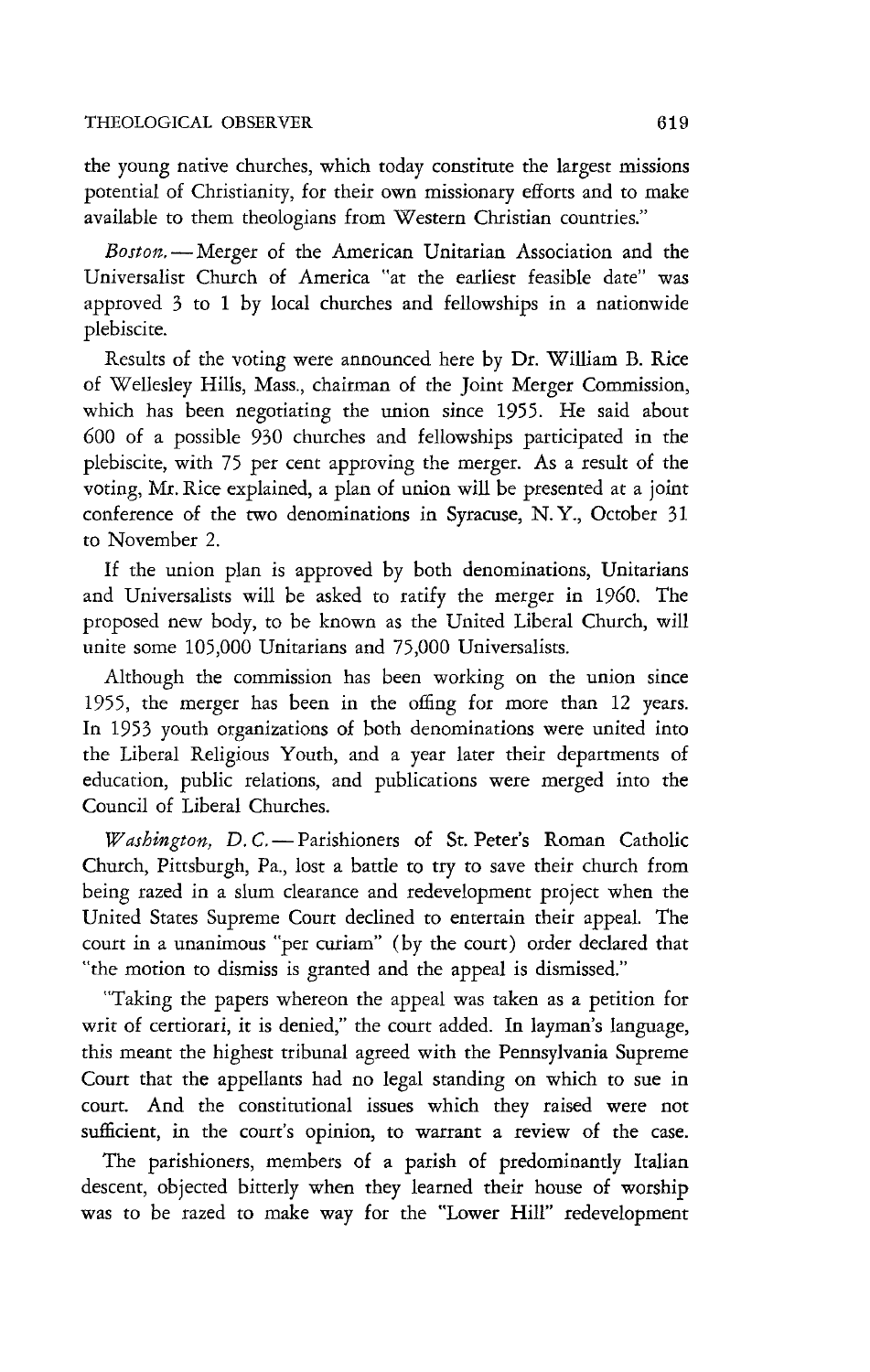project in a crowded old area of downtown Pittsburgh, while another Catholic church in the area, Epiphany, was to be spared. However, the Most Rev. John F. Dearden, then bishop of Pittsburgh and now archbishop of Detroit, had agreed to accept, as trustee of St. Peter's Parish, a settlement of \$1,240,000 for its buildings.

The Pennsylvania Supreme Court had ruled that the parishioners had no standing in court. At issue was the constitutionality of a 1935 state law declaring that church members have no rights in the congregation's property by virtue of their membership and that church property shall be bought, sold, and controlled according to the rules of the various denominations.

St. Peter's parishioners complained that this meant members of different churches were treated differently in the eyes of the law, but the Pennsylvania courts held this was not discriminatory, simply representing a decision by civil authorities that they would not intervene in ecclesiastical matters.

# BRIEF ITEMS FROM NATIONAL LUTHERAN COUNCIL

*New York.* - The three church bodies that will unite next year to form 'The American Lutheran Church" have reported a combined baptized membership of 2,191,327 in 1958, a total increase of 70,960 over the previous year.

The Evangelical Lutheran Church gained 36,312 members, or 3.35 per cent, to boost its membership to 1,119,121 by the end of last year. The American Lutheran Church added 32,245 members, or 3.31 per cent, in 1958 to reach a total of  $1,005,174$ , the fourth Lutheran body to pass the million mark in membership. The United Evangelical Lutheran Church showed an increase of 2,403 members, or 3.7 per cent, and now has 67,032 members.

The uniting churches will hold their final conventions as separate bodies April 19-21, 1960, at Minneapolis, to be followed April 22-24 by the constituting convention of The American Lutheran Church, which will begin to function Jan. 1, 1961.

*New York.-At* least 80 of the 305 Lutheran churches in Metropolitan New York are interracial in membership, according to a study made by the Lutheran Welfare Council of New York. The inquiry, which drew replies from 167 of the congregations, also revealed that 50 other churches are ready to welcome all comers, while 37 gave no indication of their attitude on the racial question.

Among the 138 congregations which did not reply to the question-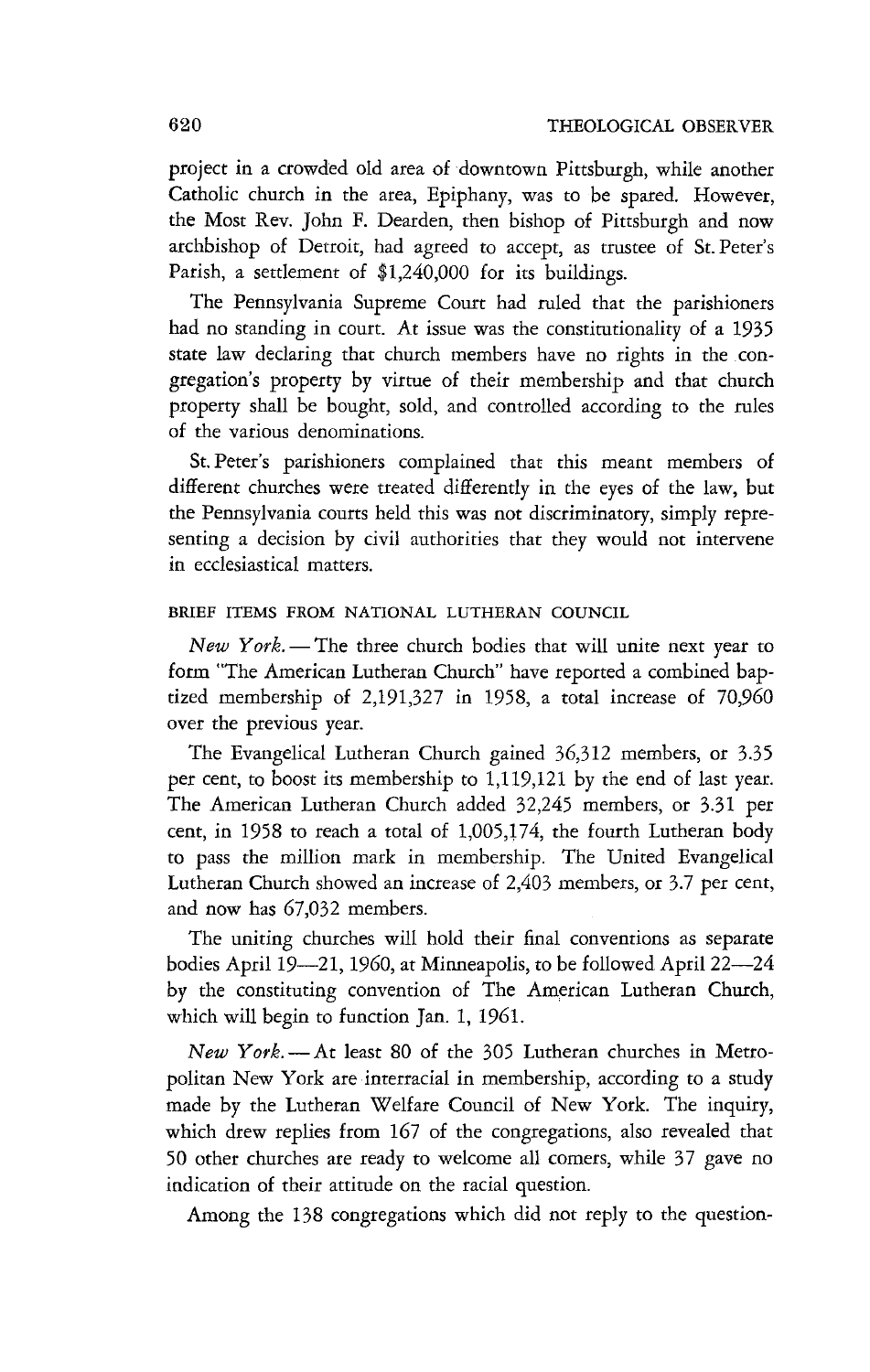naire, a number are known to be interracial in interest or in fact, but were not included in the Welfare Council's summary, it was said by Dr. Cordelia Cox, executive secretary of the agency.

Of the 80 interracial congregations responding to the study, one is predominantly Chinese, six are largely Negro, and 68 are mostly white. Within this group, seven congregations have more than 50 per cent nonwhite membership, eight between 25 and 50 per cent, and 65 less than 25 per cent.

Although the question was not specifically asked, many replies noted cultural and national groups. These in order of their frequency included whites, Negroes, Puerto Ricans, Chinese, Japanese, Indonesians, and American Indians. One congregation named 28 nationalities among its members, another 22.

All five boroughs and four counties of New York reported one or more congregations which are integrated and others which are "quite willing to have integrated membership as people of other races move into their neighborhoods," Dr. Cox observed. Queens borough listed 22 integrated congregations out of 40 reporting; Brooklyn, 16 of 32; Manhattan, 11 of 16; the Bronx, 12 of 19; and Staten Island, two of five. Westchester County reported five interracial churches out of 15 which responded; Nassau, eight of 26; Suffolk, three of 12; and Rockland, one of two.

The Welfare Council's summary pointed out that several of those responding to the inquiry objected to the word "integration" on the grounds that its use "seemed to them to smack of race consciousness and segregation." Dr. Cox stressed that she agreed with those who believe no Christian membership distinction should be made on the basis of race, "yet the fact remains," she added, "that distinctions are made, and it is well to be aware of them if we are to help overcome them."

Geneva.- Dr. Franklin Clark Fry of New York, president of the lutheran World Federation, will represent the federation at the consecration of Bishop-elect Sigurbjörn Einarsson as head of the National (lutheran) Church of Iceland in Reykjavik on June 2l.

Bishop-elect Einarsson, for the past ten years a theological professor at the State University in Reykjavik, was elected in March to succeed Bishop Asmundur Gudmundsson. Bishop Gudmundsson, who has reached the compulsory retirement age of 70, has headed the Icelandic Church since 1954. Nearing completion is the church's new cathedral, which is being erected at Skalholt. Skalholt is the ancient bishop's seat that dates back to the beginning of the 11th century.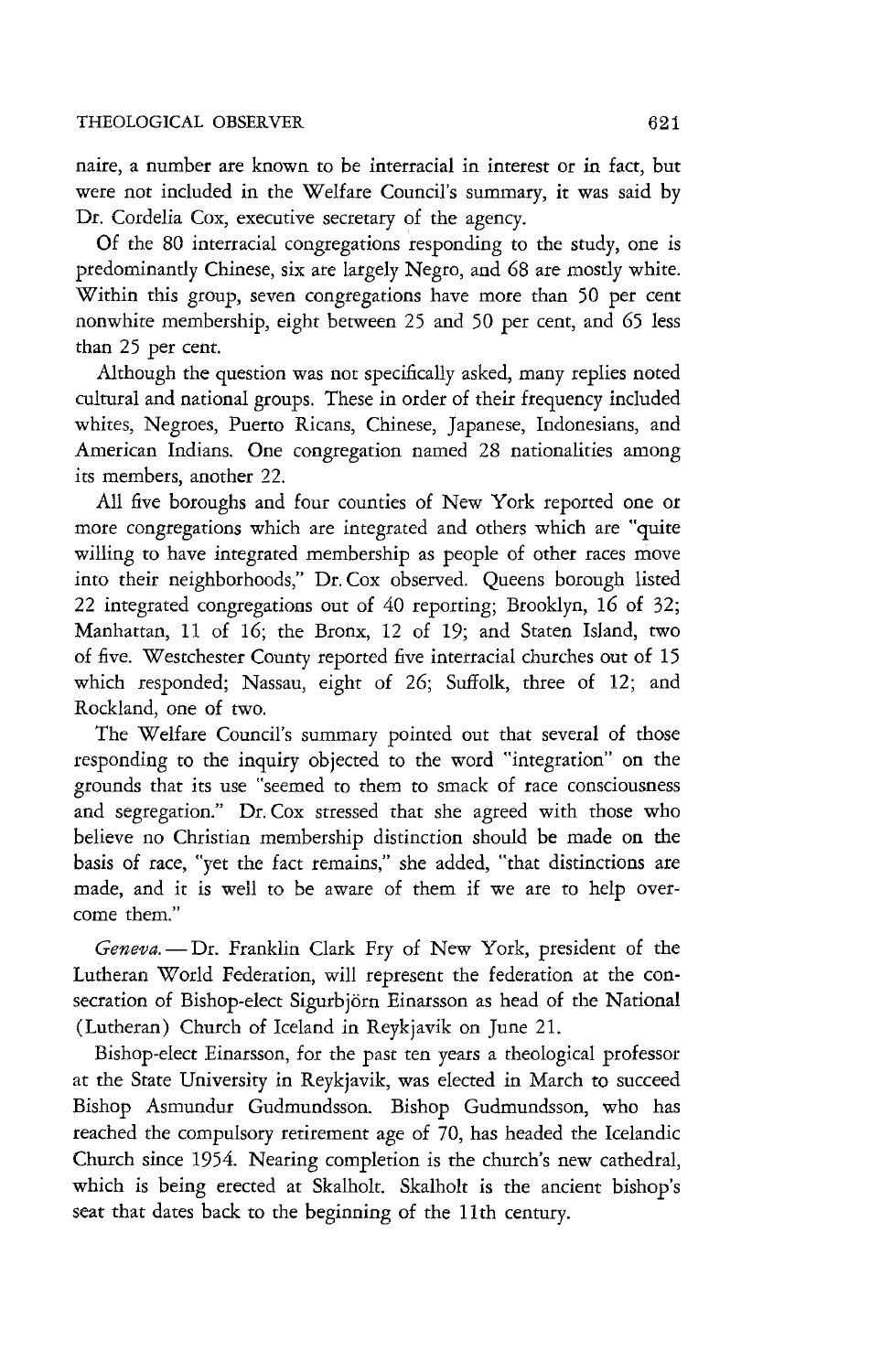The Church of Iceland, an LWF affiliate, has about 150,000 members, or approximately 90 per cent of the country's population.

*New York.* - The following figures are taken from the new directory of the Lutheran World Federation. They give the membership of Lutheran Churches.

# GENERAL SUMMARY

|                                                                      | 49.894.688 |
|----------------------------------------------------------------------|------------|
|                                                                      | 6.510      |
| Lutheran churches and congregations outside the LWF ---------------- | 5,638,793  |
| United churches in Germany                                           |            |
| (after deduction of non-Lutheran members)                            | 15,595,077 |
|                                                                      |            |

TOTAL \_\_\_\_\_\_\_\_\_\_\_\_\_\_\_\_\_\_\_\_\_\_\_\_\_\_\_\_\_\_\_\_\_\_\_\_\_\_\_\_\_\_\_\_\_\_\_\_\_\_\_\_\_\_\_\_\_\_\_\_\_\_\_\_\_\_\_\_\_\_\_\_ \_ 71,135,068

### *By continents, Lutherans are distributed as follows:*

| Dy convenents, Latherants are attributed as journed. |            |                           |
|------------------------------------------------------|------------|---------------------------|
|                                                      |            | All Lutherans LWF Members |
|                                                      | 59,416,587 | 42,397,110                |
|                                                      | 8.022.940  | 5,230,514                 |
|                                                      | 779.844    | 551.296                   |
|                                                      | 1,453,828  | 1.338.940                 |
|                                                      | 1,178,968  | 332,021                   |
| Australia (and New Zealand and New Guinea)           | 282,901    | 51,317                    |
|                                                      |            |                           |

*Countries havmg tbe most Lutherans (more than one million) are:* 

| Germany | 37,252,486 |
|---------|------------|
| U.S.A.  | 7.627.738  |
| Sweden  | 7.000.000  |
| Denmark | 4.304.000  |
| Finland | 4.234.244  |
| Norway  | 3.173.523  |

#### THE MEMBER CHURCHES OF THE LWF

| Argentina                                        | United Evangelical Lutheran Church                                                                                                                                                                                                                                          | 3,786             |
|--------------------------------------------------|-----------------------------------------------------------------------------------------------------------------------------------------------------------------------------------------------------------------------------------------------------------------------------|-------------------|
| Australia                                        | The United Evangelical Lutheran Church in                                                                                                                                                                                                                                   |                   |
|                                                  |                                                                                                                                                                                                                                                                             | 51,317            |
| Austria                                          | Evangelical Church of the Augsburg Confession                                                                                                                                                                                                                               |                   |
|                                                  |                                                                                                                                                                                                                                                                             | 392,837           |
| Brazil                                           | Synodal Federation, Evangelical Church of Lu-                                                                                                                                                                                                                               |                   |
|                                                  |                                                                                                                                                                                                                                                                             | 509,000           |
| British Guiana                                   | Evangelical Lutheran Church in British Guiana                                                                                                                                                                                                                               | 7,000             |
| Chile                                            |                                                                                                                                                                                                                                                                             | 25,000            |
| Czechoslovakia                                   | Slovak Evangelical Church of the Augsburg Con-                                                                                                                                                                                                                              |                   |
|                                                  |                                                                                                                                                                                                                                                                             | 415,269           |
|                                                  | Silesian Evangelical Church of the Augsburg                                                                                                                                                                                                                                 |                   |
|                                                  |                                                                                                                                                                                                                                                                             | 53,000            |
| Denmark                                          |                                                                                                                                                                                                                                                                             |                   |
|                                                  |                                                                                                                                                                                                                                                                             | 66,000            |
|                                                  |                                                                                                                                                                                                                                                                             | 631               |
|                                                  |                                                                                                                                                                                                                                                                             |                   |
|                                                  |                                                                                                                                                                                                                                                                             |                   |
|                                                  |                                                                                                                                                                                                                                                                             |                   |
|                                                  |                                                                                                                                                                                                                                                                             |                   |
| Estonia (exile)<br>Ethiopia<br>Finland<br>France | The Evangelical Lutheran Church in Denmark - 4,304,000<br>Estonian Evangelical Lutheran Church<br>Mekane Yesus Evangelical Church<br>Finnish Evangelical Lutheran Church  4,234,244<br>Church of the Augsburg Confession of Alsace<br>Evangelical Lutheran Church of France | 240,000<br>42,000 |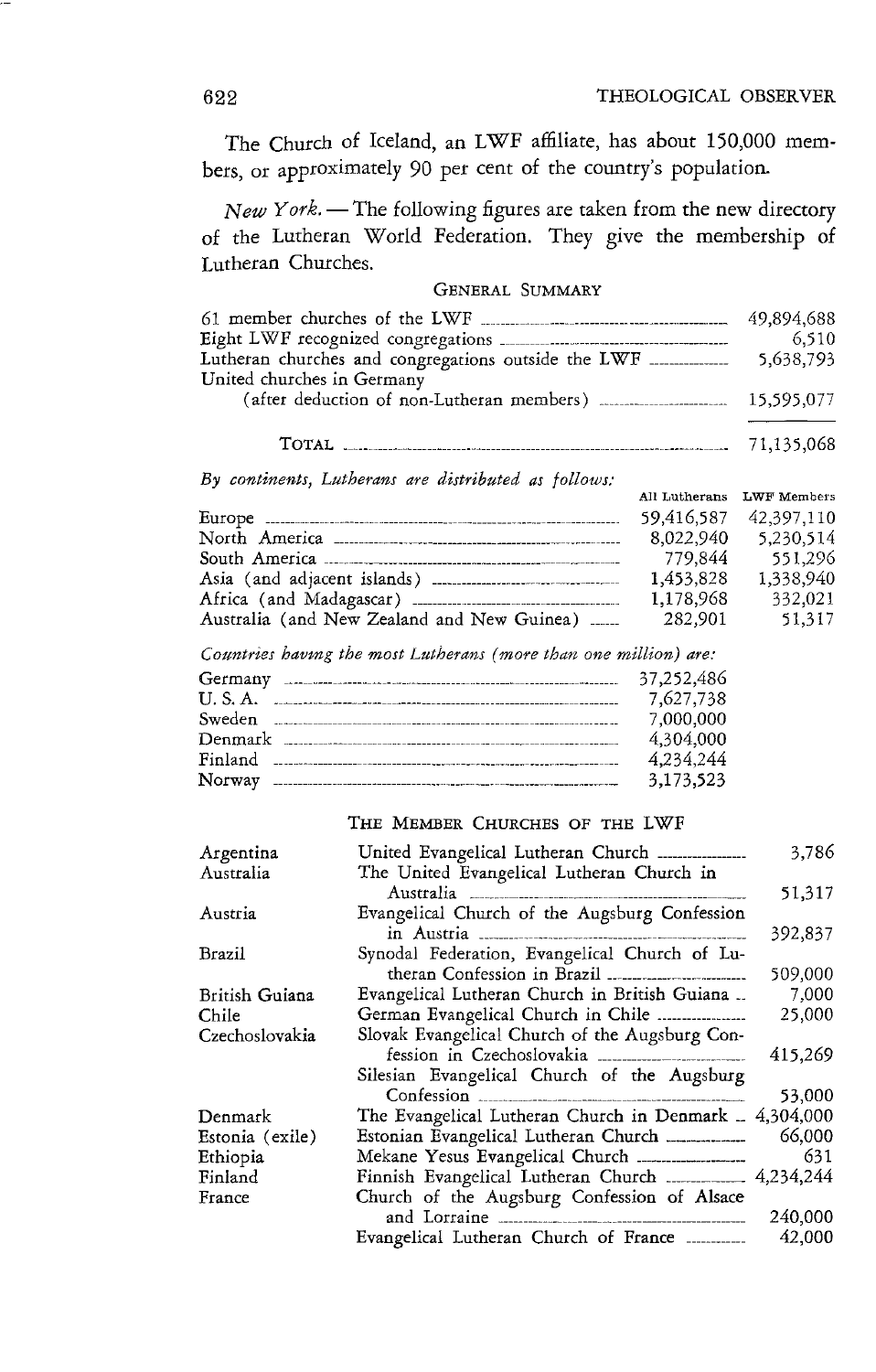$\hat{\boldsymbol{\beta}}$ 

 $\frac{3}{4}$ 

| Germany           | Evangelical Lutheran Church in Bavaria _______ 2,469,000 |           |
|-------------------|----------------------------------------------------------|-----------|
|                   | Evangelical Lutheran Church of Brunswick                 | 700,000   |
|                   | Evangelical Lutheran Church in the State of              |           |
|                   |                                                          | 790,000   |
|                   | Evangelical Lutheran Church of Hannover                  | 3,770,000 |
|                   | Evangelical Lutheran Church in Lübeck                    | 205,000   |
|                   | Evangelical Lutheran Church of Mecklenburg               | 1,144,651 |
|                   | Evangelical Lutheran Church in Oldenburg                 | 543,000   |
|                   | Evangelical Church of Pomerania                          | 700,000   |
|                   | Evangelical Lutheran Church of Saxony ______ 4,413,699   |           |
|                   | Evangelical Lutheran Church of Schaumburg-               |           |
|                   |                                                          | 75,240    |
|                   | Evangelical Lutheran Church of Schleswig-                |           |
|                   |                                                          |           |
|                   | Evangelical Lutheran Church in Thuringia __ 1,800,000    |           |
|                   | Evangelical Church in Württemberg  2,400,000             |           |
| Hong Kong         | The Evangelical Lutheran Church of Hong Kong             | 4,800     |
| Hungary           |                                                          | 432,961   |
| Iceland           |                                                          | 150,000   |
| India             | Andhra Evangelical Lutheran Church                       | 254,462   |
|                   |                                                          | 34,957    |
|                   | Northern Evangelical Lutheran Church                     |           |
|                   | Gossner Evangelical Lutheran Church                      | 209,371   |
|                   |                                                          | 35,743    |
|                   | Evangelical Lutheran Church in Madhya Pradesh            | 4,971     |
|                   | The South Andhra Lutheran Church                         | 13,854    |
|                   |                                                          | 54,222    |
| Indonesia         |                                                          | 717,398   |
| Italy             | Evangelical Lutheran Church in Italy __________          | 6,000     |
| Japan             | Japan Evangelical Lutheran Church                        | 9,162     |
| Latvia (exile)    | Latvian Evangelical Lutheran Church                      | 120,000   |
| Lithuania (exile) | Lithuanian Evangelical Lutheran Church                   | 12,000    |
| Madagascar        |                                                          | 208,526   |
| Mexico            |                                                          | 858       |
| The Netherlands   | Evangelical Lutheran Church in the Kingdom of            |           |
|                   |                                                          | 60,000    |
| Norway            |                                                          |           |
| Poland            | Evangelical Church of the Augsburg Confession            |           |
|                   |                                                          | 125,000   |
| Sweden            |                                                          |           |
| Tanganyika        | Lutheran Church of Northern Tanganyika                   | 122,864   |
| United States     |                                                          |           |
| and Canada        | American Evangelical Lutheran Church                     | 23,043    |
|                   |                                                          | 972,929   |
|                   | Augustana Evangelical Lutheran Church                    | 576,189   |
|                   |                                                          | 1,082,809 |
|                   | The Finnish Evangelical Lutheran Church                  | 37,142    |
|                   |                                                          | 77,304    |
|                   | United Evangelical Lutheran Church ______________        | 64,629    |
|                   | The United Lutheran Church in America                    | 2,395,611 |
| Yugoslavia        | Evangelical Church in the Peoples' Republics of          |           |
|                   | Croatia, Bosnia, and Herzegovina and the                 |           |
|                   | Autonomous Province of Vojvodina                         | 11,150    |
|                   | Evangelical Christian Church of the Augsburg             |           |
|                   |                                                          |           |
|                   | Confession in the People's Republic of Slo-              |           |
|                   |                                                          | 23,478    |